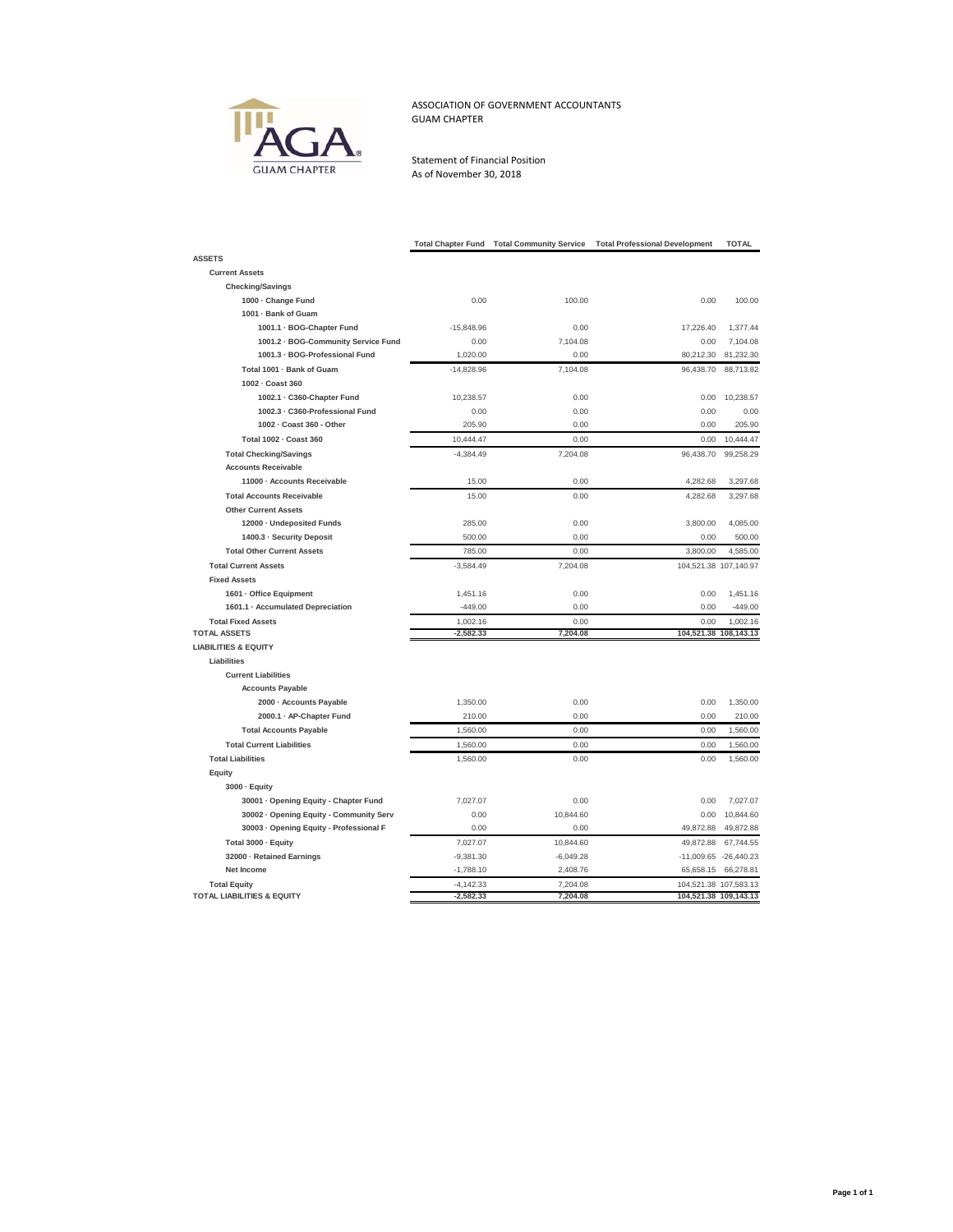

Statement of Activities For the month ended November 30, 2018

|                                       |             | <b>Total Chapter Fund Total Community Service</b> |
|---------------------------------------|-------------|---------------------------------------------------|
| <b>Ordinary Income/Expense</b>        |             |                                                   |
| Income                                |             |                                                   |
| 4000 - AGA Membership Meetings        | 2,430.00    | 0.00                                              |
| 4001 - CPE Trainings                  | 0.00        | 0.00                                              |
| 4002 - Chapter Dues                   | 620.00      | 0.00                                              |
| 4003.1 · Race Bib                     | 0.00        | 2,225.00                                          |
| 4003.2 · Sponsorship                  | 0.00        | 2,000.00                                          |
| 4003.5 · A5K Monetary Donations       | 0.00        | 300.00                                            |
| 4004.1 Monetary Donations             | 0.00        | 110.00                                            |
| <b>Total Income</b>                   | 3,050.00    | 4,635.00                                          |
| <b>Gross Profit</b>                   | 3,050.00    | 4,635.00                                          |
| <b>Expense</b>                        |             |                                                   |
| 7001 - Membership Luncheon Cost       | 4,670.60    | 0.00                                              |
| 7006 - Donation Expense               | 0.00        | 110.00                                            |
| 7026 - Office Supplies                | 166.50      | 1,653.59                                          |
| 7031 - Subscription Dues              | 210.00      | 0.00                                              |
| 7041 - Printing and Copying Cost      | 0.00        | 0.00                                              |
| 7071 - Training Expense               | 0.00        | 0.00                                              |
| 7076 · Strategic Planning Expense     | 0.00        | 0.00                                              |
| 7081 - Bank Charges                   | 15.00       | 0.00                                              |
| 7086 · Rent, Parking, Other Occupancy | 176.00      | 25.00                                             |
| 8026 · Scholarship - CGFM             | 0.00        | 0.00                                              |
| 8041 - Community Servies              | 0.00        | 187.65                                            |
| 8046 · Professional Fees - Others     | 0.00        | 250.00                                            |
| <b>Total Expense</b>                  | 5.238.10    | 2,226.24                                          |
| <b>Net Ordinary Income</b>            | $-2,188.10$ | 2,408.76                                          |
| Other Income/Expense                  |             |                                                   |
| <b>Other Income</b>                   |             |                                                   |
| 4020 · Other Income                   | 400.00      | 0.00                                              |
| <b>Total Other Income</b>             | 400.00      | 0.00                                              |
| <b>Net Other Income</b>               | 400.00      | 0.00                                              |
| <b>Net Income</b>                     | $-1,788.10$ | 2.408.76                                          |